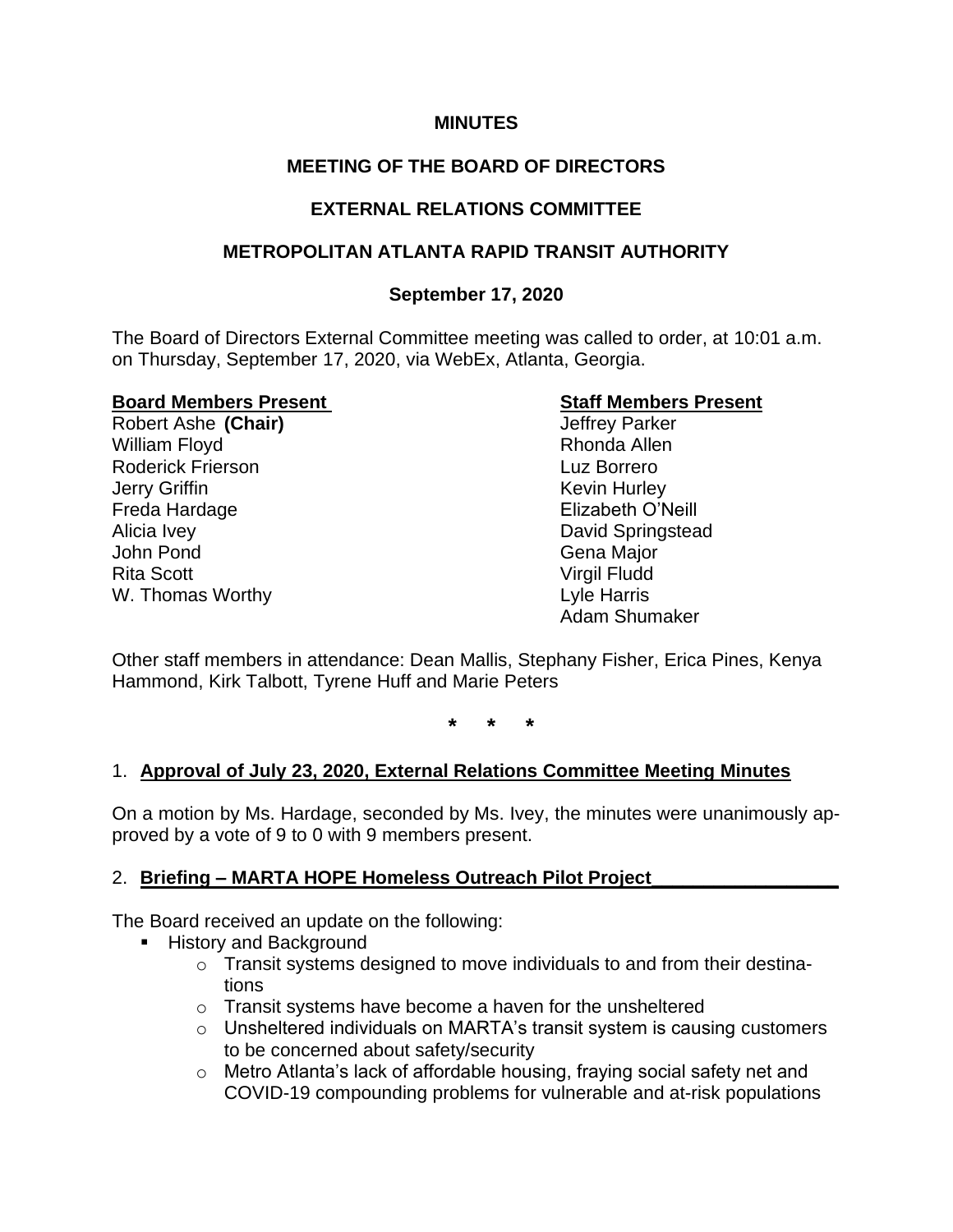- $\circ$  MARTA's leadership recognized the urgency in addressing homelessness
- Facing an Industry-wide Challenge
	- o A survey done in 2016 showed that all major transit systems are facing homelessness on their systems
- **EXEC** Learning Curve to Better Solutions
	- o Some of the learning curves that transit agencies have gone through to develop solutions:
		- Not our problem
		- $\blacksquare$  Riders are unhappy do something
		- Enforcement
		- Partnership and Enforcement
- Evolution & Collaboration
	- o MARTA is working with HOPE Atlanta, Gateway Center, and Regional Commission on homelessness
	- o Developed a one-year pilot program
		- $MARTA HOPE that focuses on direct engagement at MARTA lo$ cations commonly frequented by unsheltered persons
- How MARTA Hope Works
	- o Working in pairs, the MARTA HOPE Teams crisscrossing the transit system to connect with the unsheltered
	- o As part of the agreement, the teams expect to conduct a minimum of 100 "unduplicated" engagements monthly
- Early Progress
	- o MARTA signed a contract with HOPE Atlanta (Effective August 10, 2020) – active outreach underway
	- o Within the first two weeks, 51 engagements, 11 people connected to temporary housing
- Unsheltered in Atlanta The total amount of unsheltered and sheltered homeless in Atlanta for the current year is 3240
- City of Atlanta Unsheltered Survey 2020 showed contributing factors that cause homelessness:
	- o Serious mental illness, substance abuse disorder, HIV/AIDS and fleeing domestic violence
- MARTA HOPE Team Next Steps
	- o Coordinate with local jurisdictions on station-specific action plans
	- o Generate communications materials to inform and engage customers and employees.
	- $\circ$  Continue to evaluate the project performance for the possibility to expand

# **Briefing – MARTA Heroes Video Series\_\_\_\_\_\_\_\_\_\_\_\_\_\_\_\_\_\_\_\_\_\_\_\_\_\_\_\_\_\_\_\_\_\_\_\_\_**

The Board received an update on the following:

- Original Concept
	- o Presented MARTA's workforce in an authentic way to customers
	- o Improve morale, retention and recruitment
- Before the Pandemic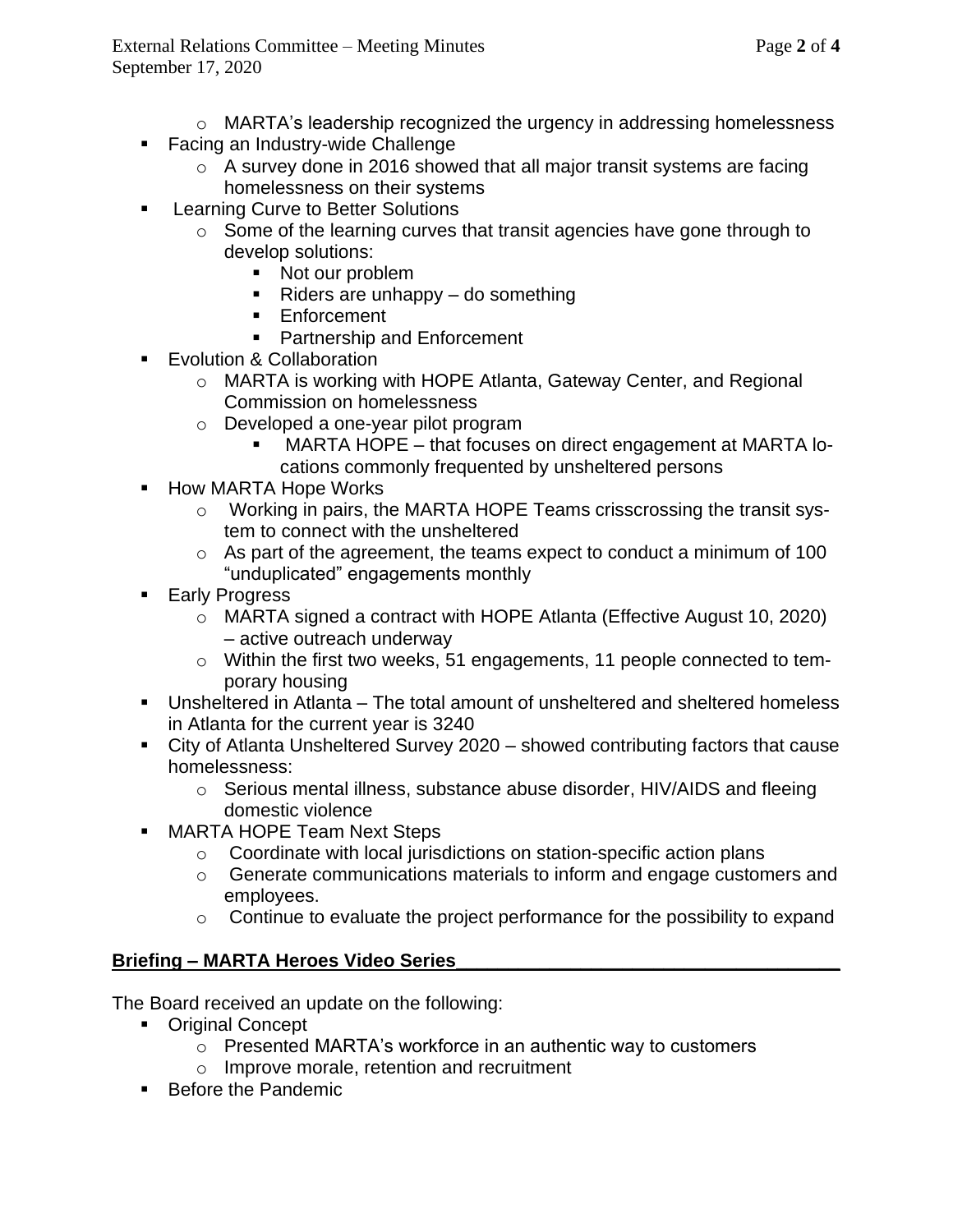- o Some stories were documented but not released to the public
- o Emphasized work that improves customer experience
- Launching During COVID-19
	- o Customers began asking if MARTA is safe and clean to travel during the pandemic
	- o The pandemic was an excellent time to launch the series MARTA Heroes
- COVID Cleaning
	- o Showed how MARTA focus on keeping customers safe
	- o Communicated MARTA's response to the public regularly
- Heroes
	- o MARTA heroes videos featured stories of frontline workers working to keep customers safe
- Capital Improvements
	- o Explained what MARTA is working to improve customer experience
	- o Rail car life expansion
	- o Rebuilding MARTA tracks
- Communicating About Service
	- o Explain why we perform single track work
	- o Showed the long-term benefit from performing track work
- Strategy
	- o Continue to communicate about safety
	- o Respond to customers significance concerns
- Social Media Response
	- o Videos are great tools for responding to customers' concerns
- Completed Topics
	- o COVID Response
		- Station & bus, breeze ticket machine cleaning and mask distribution
	- o Capital improvements
		- **EXEC** Track work and rail car life expansion
	- o recruitment efforts
- Future Topics
	- o New COVID Safety measures
		- Installing air filters and mask dispensers
	- o Capital improvements
		- New bus shelter construction, AVIS installation, elevator & escalator rehabilitation, station rehabilitation and corridors expansion
	- o Initiatives to improve customer experience
		- Community policing and MARTA Hope outreach to unsheltered individuals

# 3. **Other Matters\_\_\_\_\_\_\_\_\_\_\_\_\_\_\_\_\_\_\_\_\_\_\_\_\_\_\_\_\_\_\_\_\_\_\_\_\_\_\_\_\_\_\_\_\_\_\_\_\_\_\_\_\_\_\_**

None